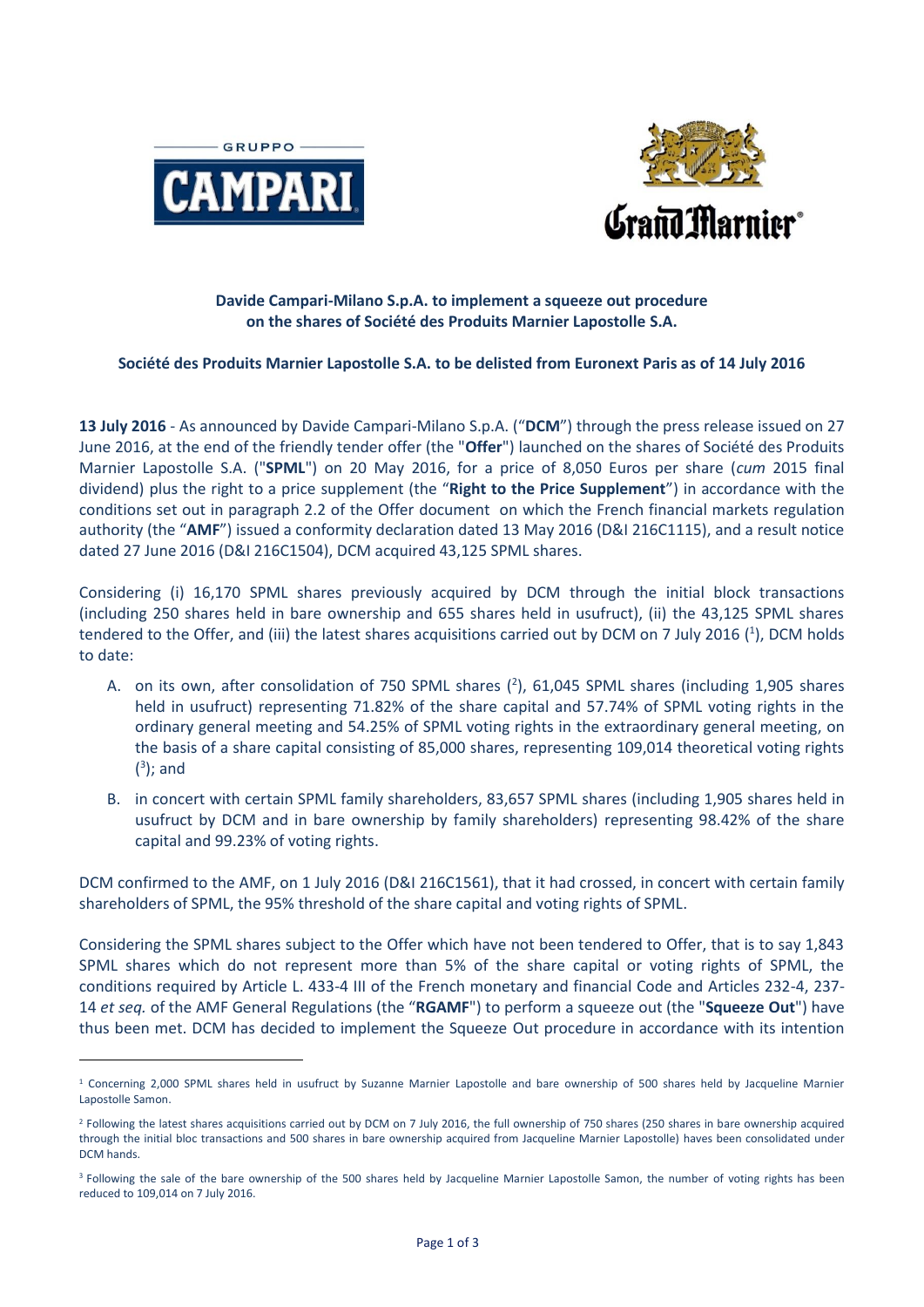set out in Section 1.1.3 "*Squeeze Out and delisting from Euronext Paris*" of the offer document on which the AMF granted its visa no. 16-173 of 13 May 2016 (the "**Offer Document**").

The Squeeze Out will cover the 1,343 SPML shares not tendered to the Offer and still held by minority shareholders after the acquisition of 500 shares held in bare ownership on 7 July 2016. In accordance with the timeline set out by the AMF in its *avis* no. 216C1641 of 12 July 2016, the Squeeze Out will be implemented on 14 July 2016, on which date the SPML shares will be delisted from Euronext Paris.

The 1,343 SPML shares not tendered to the Offer which are still held by minority shareholders will be transferred to DCM, in return for a compensation in an amount equal to the Offer price decreased by the final 2015 dividend (<sup>4</sup>), that is to say 8,000 Euros per SPML share together with the Right to the Price Supplement, net of all costs. Immediately upon the implementation of the Squeeze Out, DCM shall come to hold:

- A. on its own 62,388 SPML shares (including 1,905 shares held in usufruct), representing 73.40% of the share capital and 58.98% of SPML voting rights in the ordinary general meeting and 55.48% of SPML voting rights in the extraordinary general meeting; and
- B. in concert with certain SPML family shareholders, 85,000 SPML shares, representing 100% of share capital and voting rights of SPML.

The total amount paid by DCM for the acquisition of such overall interest in SPML's share capital (*i.e.*, the above mentioned 62,388 SPML shares) shall thus be equal to 489,848,050 Euros (before the effects of the potential disposal of the real estate property (<sup>5</sup>)), determined as follows:

- 125,547,800 Euros (*cum* 2015 final dividend) for the shares acquired by DCM via the initial block transactions of 15 March 2016,
- 347,156,250 Euros (*cum* 2015 final dividend) for the shares tendered to the Offer,
- 6,400,000 Euros (*ex* 2015 final dividend) for the latest shares acquisitions of 7 July 2016 and
- 10,744,000 Euros (*ex* 2015 final dividend) for the shares that will be transferred within the framework of the Squeeze Out.

The total amount of the Squeeze Out compensation (equal to 10,744,000 Euros plus the Right to the Price Supplement) will be deposited by DCM, on or before the implementation date of the Squeeze Out, on a blocked account opened for this purpose with CACEIS Corporate Trust, the custodial account operator in charge of centralizing the compensation operations, to which the financial intermediaries holding the securities accounts will apply for compensation corresponding to their clients' assets. Pursuant to Article 237- 6 of the RGAMF, the funds and the Right to the Price Supplement corresponding to compensation for the SPML shares that have not been claimed by depository institutions on behalf of the beneficiaries, will be kept by CACEIS Corporate Trust for ten years after the date of implementation of the Squeeze Out. The funds will be delivered to the Caisse des Dépôts et Consignations upon expiry of said period. These funds will be made available to the beneficiaries subject to the thirty-year statute of limitations, after which time the funds shall be devolved to the French State.

\* \* \*

-

<sup>4</sup> The amount of the compensation is equal to the Offer price decreased by the final 2015 dividend of 50 Euros paid in respect of the financial year ended 31 December 2015, gone ex-dividend on 1 July 2016 following the general shareholders' meeting of SPML held on 29 June 2016 and paid on 5 July 2016.

<sup>&</sup>lt;sup>5</sup> The net proceeds from the disposal of the real estate property will be retained by the Campari Group up to a maximum amount of 80 million Euros, whilst any excess net of any tax and any other costs relating to the disposal will be distributed to all of the selling shareholders via a price supplement in accordance with the conditions set out in paragraph 2.2 of the Offer Document.